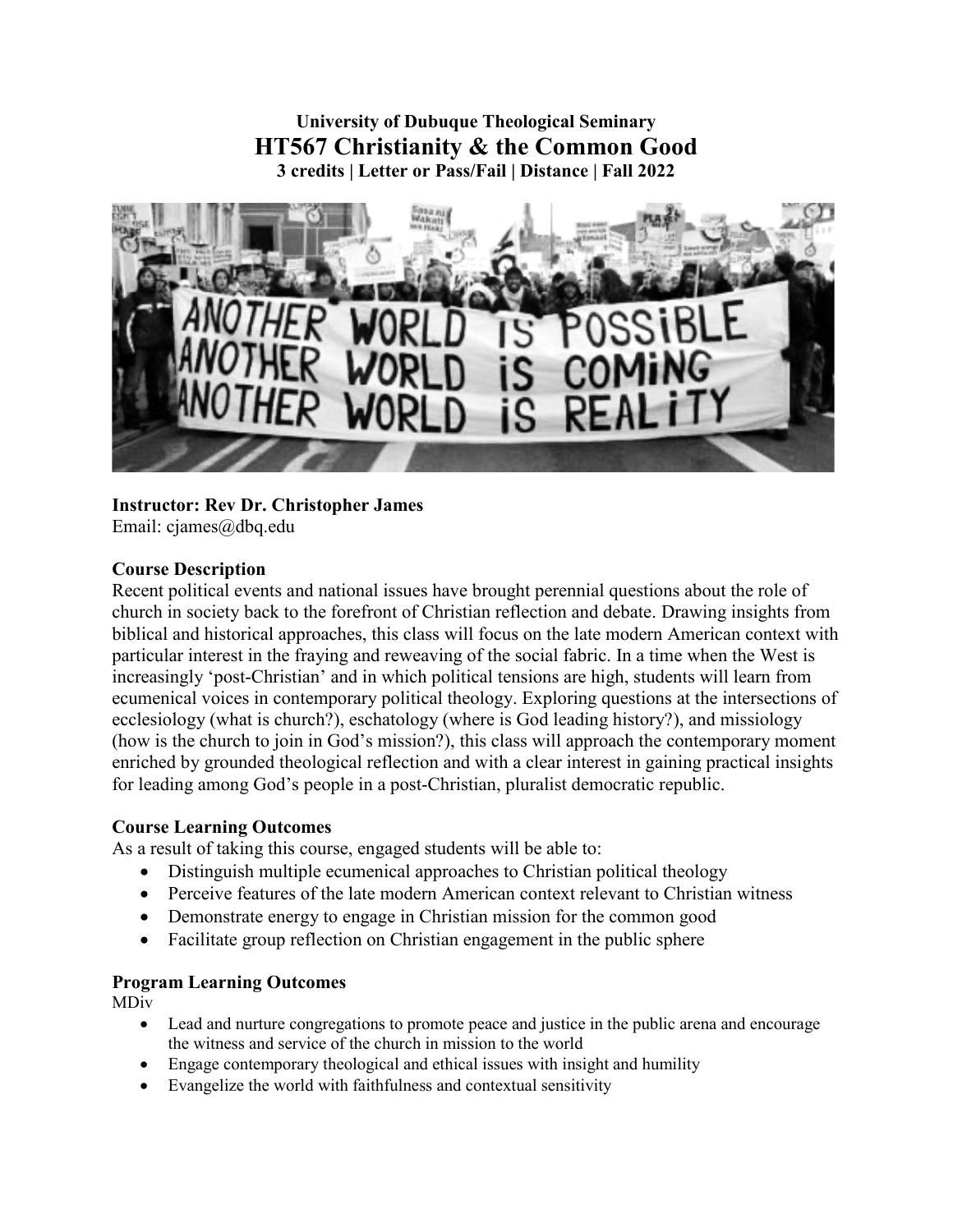### MAMD

- Articulate and reflect critically and constructively on the biblical and theological foundations of God's mission to the world
- Develop, implement, and assess strategies for missional living in a specific cultural context
- Develop skills and capacities for faithful and competent Christian witness

#### **MACL**

- Identify and interpret key themes from the Christian scriptures
- Articulate key theological affirmations of the church's theological tradition
- Develop a missional strategy with attention to a particular cultural context

# **Required Texts (7)**



- 1. *The Vanishing Neighbor*, Marc Dunkelman (2014)
- 2. *Political Theology: A Guide for the Perplexed*, Elizabeth Phillips (2012)
- 3. *Letter from a Birmingham Jail*, Martin Luther King Jr. (1963, PDF available on Moodle)
- 4. *Practices for the Refounding of God's People: The Missional Challenge of the West,* Alan Roxburgh & Martin Robinson (2018)

In addition, you will sign up (first-come, first served) for one three-book bundle below (either A or B). These two bundles keep the page counts roughly equivalent. You can also opt to swap a book for the other one that is also in the same spot (5, 6 or 7), but only *if* the one you want to read is marked with a +, indicating a greater page count. For example, you could read *Colossians Remixed* instead of *World Upside Down* along with the other two in bundle A.

## Bundle A

- 5. *World Upside Down: Reading Acts in the Graeco-Roman Age*, C. Kavin Rowe (2009)
- 6. *Awaiting the King: Reforming Public Theology*, James K.A. Smith+ (2017)
- 7. *Church Forsaken: Practicing Presence in Neglected Neighborhoods*, Jonathan Brooks+ (2018)

## Bundle B

- 5. *Colossians Remixed: Subverting the Empire*, Brian Walsh & Sylvia Keesmaat+ (2004)
- 6. *Migrations of the Holy: God, State, and the Political Meaning of the Church*, William Cavanaugh (2011)
- 7. *Faith-Rooted Organizing: Mobilizing the Church in Service to the World,* Alexia Salvatierra & Peter Heltzel (2013)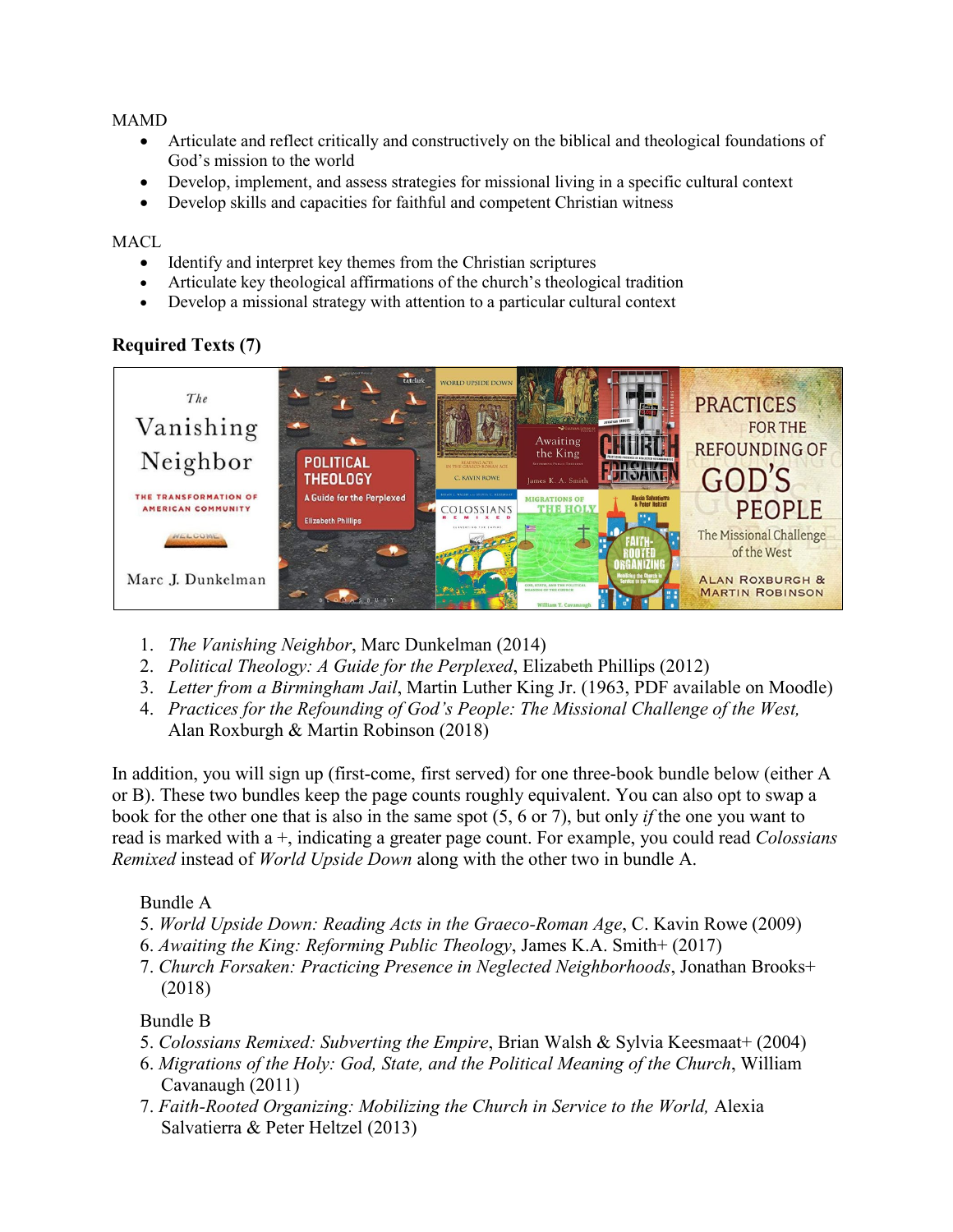### **Course Requirements & Weighting**

| 1. Conscientious preparation and engaged participation:        | 20%       |
|----------------------------------------------------------------|-----------|
| Evaluated based on your engagement with posted lectures and    |           |
| materials as well as consistent and substantive participation. |           |
| 2. Chapter Summary, Quotes & Response – CSQRs $(2)$            | 20%       |
| 3. Quotation & Comment or Question Sheets – $QCQs(3)$          | 20%       |
| 4. Live Questions Artifact Presentation & Self-eval            | 10%       |
| 5. Letter to the Editor                                        | 10%       |
| 6. Common Good Initiative Proposal                             | 20%       |
| 7. Extra Credit Case Study (optional)                          | $1 - 5\%$ |

### **Assignment Descriptions**

### **Forum Conversations**

On a nearly weekly basis you will be prompted to contribute to forum conversations. Specific instructions for length and type of post will be found in the forum description.

## **Chapter Summary, Quotes & Response (CSQR)**

This assignment asks you to engage with, summarize and respond to your book in such a way that your classmates who have not read the book may read your paper and grasp the overall argument and key ideas.

In a short introductory paragraph (2-3 sentences), you will summarize the thesis and approach of the book.

For each chapter, you will create a left-aligned heading with the number and chapter title. Then, below the chapter heading, you will include 2-3 brief selected quotations from the chapter (1-2 sentences each) that capture key ideas from the chapter and/or that contribute to the overall argument of the book.

## *These quotations will be centered and italicized with page reference like this* (54).

Below these quotations, you will summarize the main idea(s) of the chapter in your own words in 50-100 words. Finally, you will offer your own response to the chapter in 75-150 words. Your response should be more substantive than simple agreement or affirmation. It may include suggesting implications, exploring an idea further, connecting ideas to a contemporary situation or life experience, or posing critical questions that challenge the author's claims. If—as in several of Phillip's chapters—there are two or more opposing viewpoints presented, your response should include stating which position you find most compelling *and why*.

In a concluding 200 words, tell your classmates what value you think the book has for students in this class and leaders in the church. Instead of saying "It's a great book!" answer questions like: How does the author's unique perspective and approach add to what we're learning? What new insights does it contribute? How might this book help Christians seek the common good? What does it compel you to do?

You will complete this assignment twice this semester. The first will be for *Political Theology: A Guide for the Perplexed*. The second will be for one of the three books in your bundle, which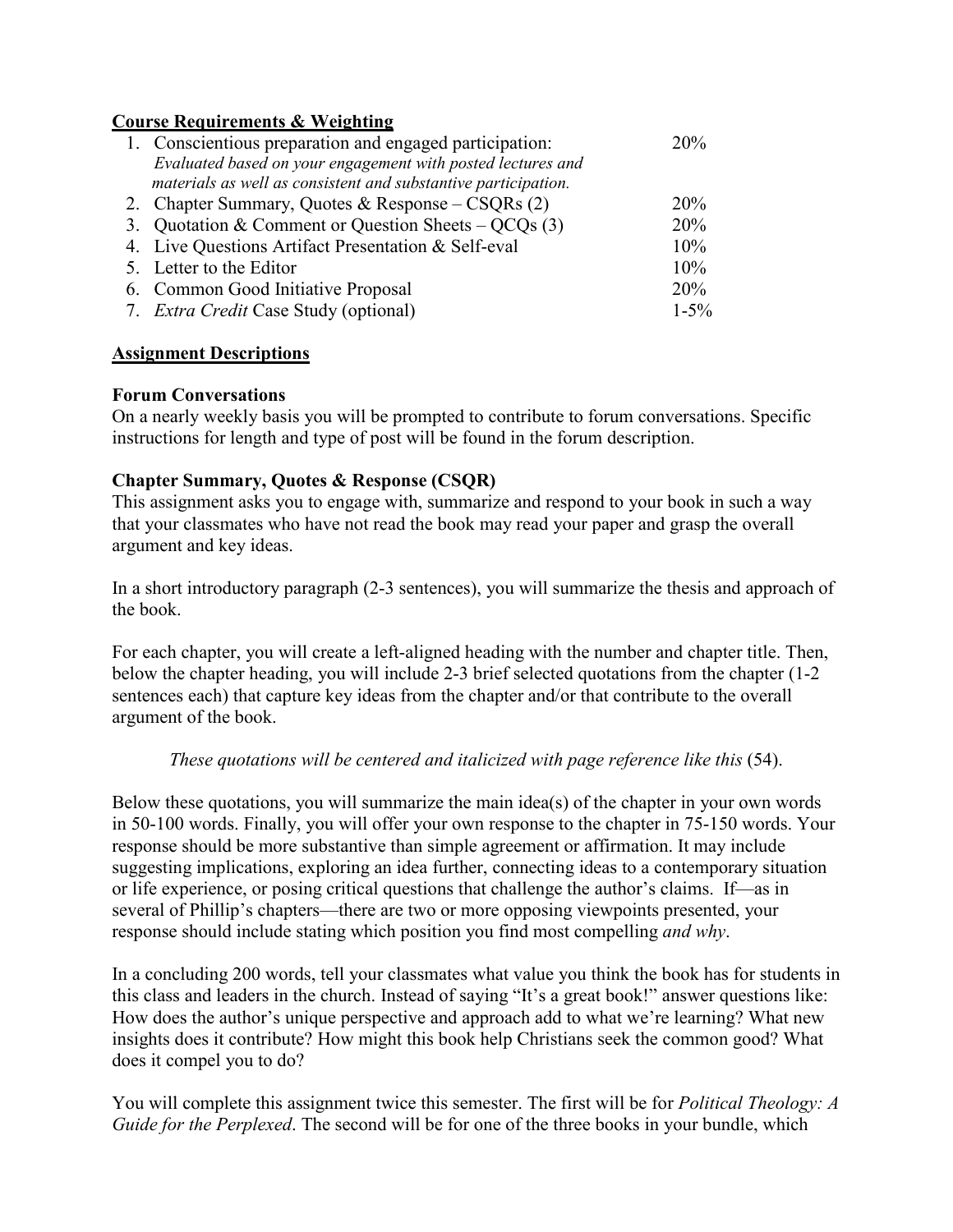you will sign up for (see Moodle). Your paper, in part or in full, may be featured for class interaction.

# **Quote & Comment or Question Sheets (QCQ)**

A QCQ is a one-page, single-space document that includes three quotations from the book of not more than 60 words each, from three different sections/chapters of the book.

*Quotations will be italicized, centered, and include page numbers like this* (34).

You will select quotations that feature ideas important to the author which highlight their unique contribution to our reflection on Christianity and the common good in this contemporary U.S. moment. Below each quotation you will *either* respond with a substantive *comment* or craft a related *question* you could use to generate fruitful discussion among Christians in your church or in this class. Avoid vague, complex, yes/no, and rhetorical questions. In comments, don't summarize; express what you think about the ideas in the quotation and their relevance. To be clear, simply agreeing with or praising the author's insight is not a substantive comment. Strive to advance the conversation by making connections to other readings, course ideas, contemporary events, theological themes, biblical episodes, local realities or personal experiences. You're practicing making connections between a book and its ideas with your own experience, community and local context (a skill needed for facilitating group reflection on Christian engagement in the public sphere). Your three responses in each QCQ will either be two comments and one question or two questions and one comment—not three of either. Your QCQ, in part or in full, may be featured for engagement.

You will submit a QCQ three times this semester: for *The Vanishing Neighbor*, *Practices for the Refounding of God's People,* and *one* of the books in your chosen bundle (your choice).

# **'Live Questions' Artifact Presentation**

At least once this semester, you will attend a live, synchronous one-hour Zoom session with the instructor and other classmates to discuss how the perennial questions at the center of our course are relevant or "*live" questions* in our historical, political, and ecclesial American moment. You will bring to this session one contemporary artifact that demonstrates the live-ness of our questions in your community. This artifact could take many different forms but, for example, might be a news article about how religion is playing a role in our electoral or legislative politics, a popular meme that purports to settle the dispute on the relation of the gospel and social justice, or a thread on Twitter making the case against churches remaining tax-exempt. The artifact can be something created by either Christians or non-Christians. You will prepare to present your artifact (5 min) and facilitate a discussion about it (10 min) that is informed by our readings (not just opinions). For the discussion, you will prepare two questions. The first will be a question inviting responses to and analysis of the artifact itself. The second question will directly draw on ideas and themes in the course to help us think more deeply about how Christians can faithfully engage with the dynamic that the artifact signifies.

This assignment is an opportunity to develop skill at facilitating generative conversations about Christian engagement in the wider society, so, consider how you want to invite your classmates to engage; be deliberate about the questions you craft and clear about how you want them to respond (aloud, in chat, etc.). You will be responsible for watching the clock, inviting classmate participation and guiding the conversation. The instructor will not take a lead role but may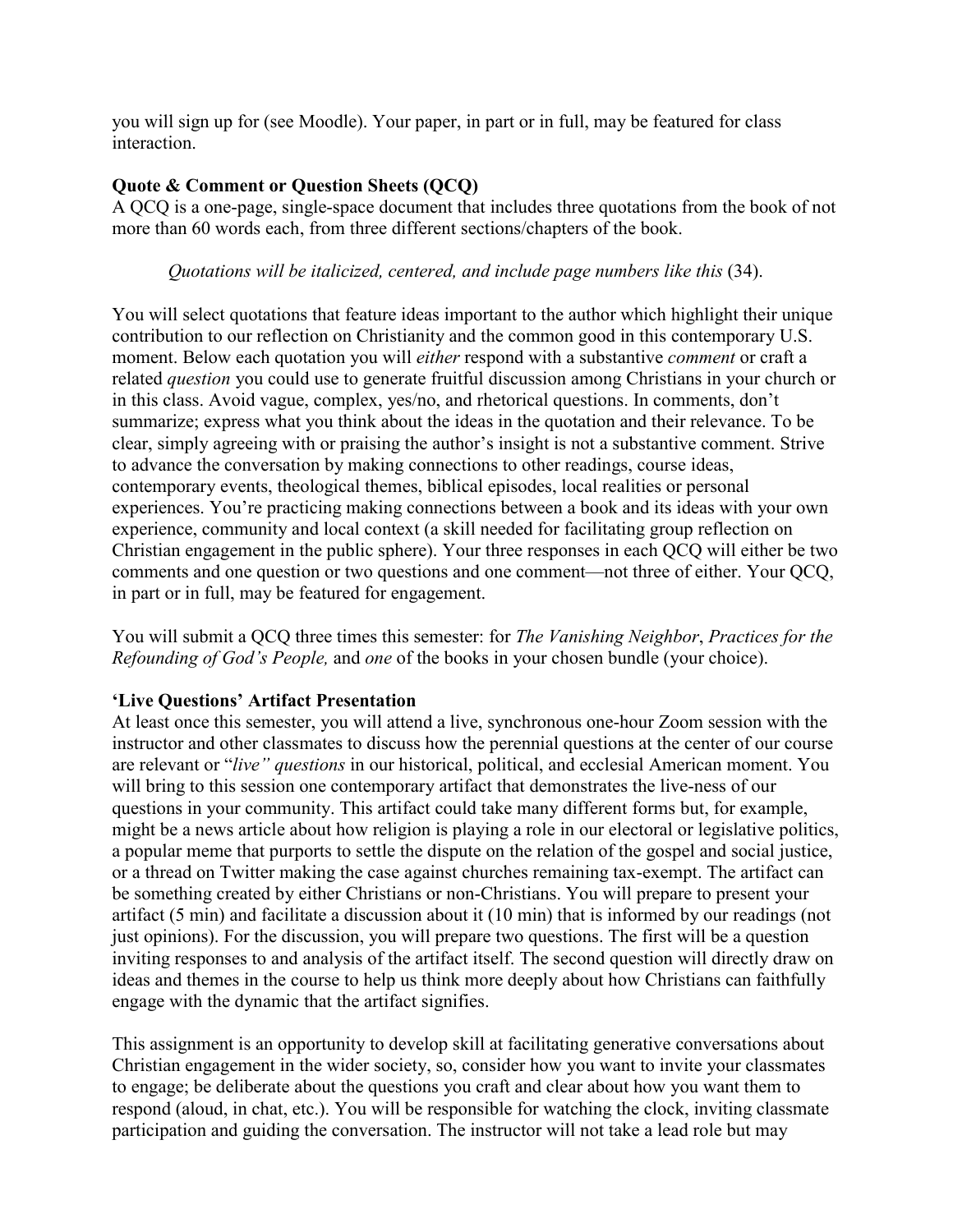participate in the discussion and/or make comments between presentations. Synchronous sessions on Zoom will be scheduled every other week at different times. You are encouraged to attend all synchronous sessions since dialog is a learning-rich environment, but you are only required to attend in full the one during which you are presenting. See Moodle to sign up for one of four presentation date/time slots.

After your presentation, you will submit a short self-evaluation, of no more than 1 page. In your self-evaluation indicate: 1) what you think you did well, 2) what you would have done differently if you had the chance, and 3) what you learned from observing the ways your classmates facilitated their presentation and discussion. Your grade for this assignment will depend on both the presentation + facilitated conversation  $(60\%)$  and the evidence of learning in the self-evaluation (40%).

### **Letter to the Editor**

Read a half-dozen letters to the editor in your *most local* paper. In response to some issue related to the common good in your local community, write a 150-200 word letter to the editor for publication. Make clear how the issue concerns the common good. In developing your position, make only one point and draw on your own Christian identity and reflection. My recommendation is to address a local concern that is not (yet) thoroughly polarized. Approach writing as if you are bearing witness and inviting a conversation (As a follower of Jesus, I…) rather than pronouncing judgment and foreclosing on discussion ("all real Christians must…"). You are encouraged—but not required—to submit the letter for publication. Either way, do note in the header the name of the most local paper you read from and could submit it to. Bear in mind that if you submit your letter, it will be read by members of your congregation and the wider community. I am not inviting you to provoke controversy or to "get political" (and certainly not to be partisan) but rather to practice Christian witness by applying a Christian theology of the common good to a relevant local concern.

## **Common Good Initiative Proposal**

This assignment is your opportunity to show what you've learned in the course by applying it to your own local context. Drawing widely on our readings, lectures and discussions, develop a *clear*, *concise* (800 word), and *actionable* proposal for an initiative that you, your family, your small group, your neighborhood and/or your church could enact. Your proposal should contribute to deepening understanding of and commitment to the church's call to seek the common good and/or toward the reweaving of the social fabric, reinvigoration of democracy, or development of 'civil economy' in your local community.

Your proposal should begin with a clear rationale for the proposed initiative (why is it needed?) that is grounded in a description of one particular challenge to the common good (what's the problem—and how is it a threat to the common good?) This first section should draw on two or more books or lectures from the course that describe the plight we find ourselves in. Then, in a second section, your proposal will offer a theological response to that challenge to the common good (What do God, the Bible, the gospel, and/or the Christian tradition have to say about the nature of that particular challenge, about God's engagement with it and about the proper response of God's people?). This section should draw on two of more books or lectures including the scripturally-focused book you read. In the final section, you will propose meaningful concrete actions that could be undertaken to partner with God in seeking shalom and welcoming the inbreaking of God's reign. This section should draw on two or more books or lectures that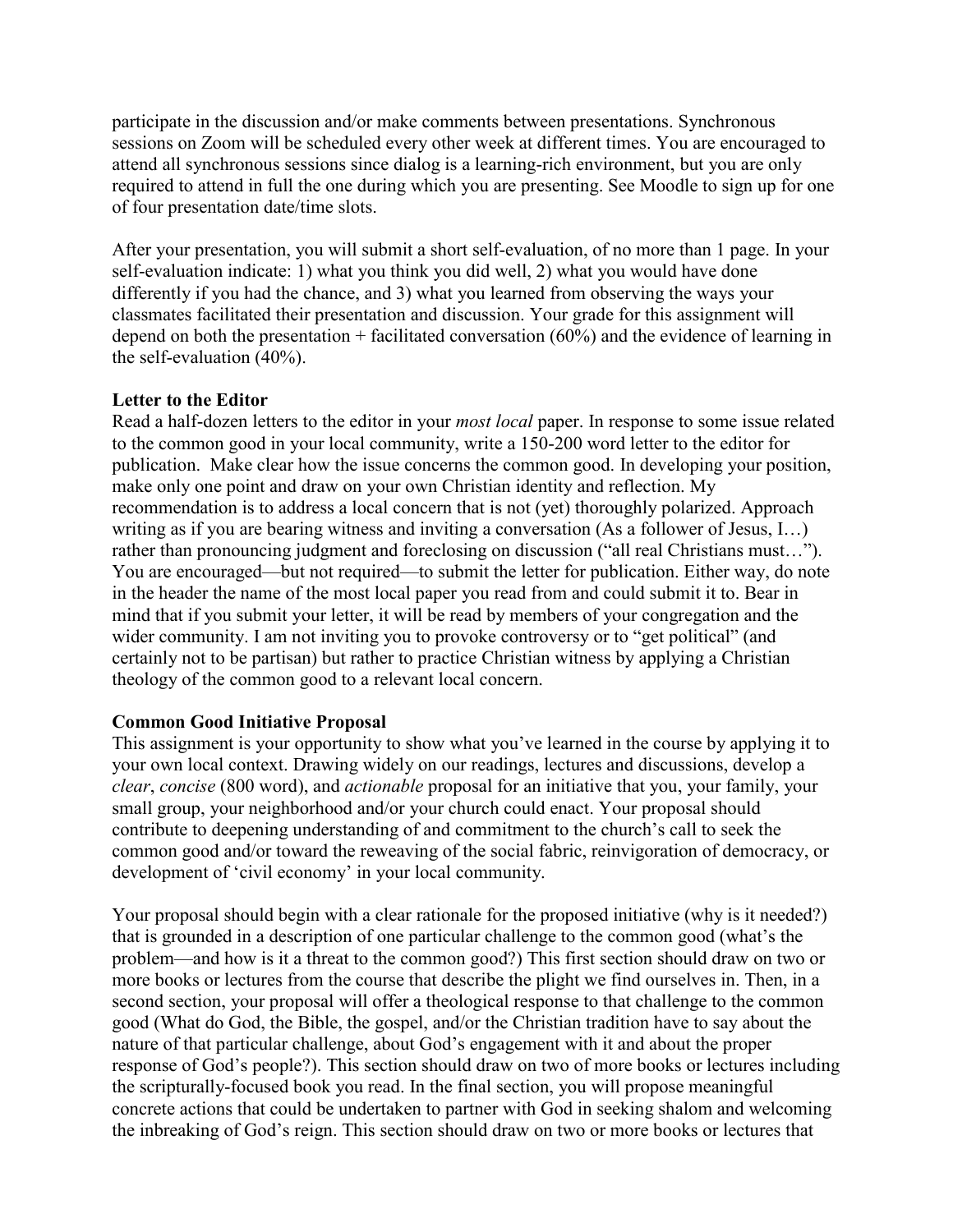propose postures and practices for the church. Your proposals ought to envision a network of relationships engaged in a series of practices and events over a six-month period rather than one big event. Be sure to make clear how your proposal reflects the primacy of God's agency and is distinctively Christian and not simply the kind of thing any benevolent organization might do in the particular way you propose. Your proposal may include graphic or video elements.

## **Extra Credit Case Study**

With a partner, research, record and upload to Mediasite or YouTube a 10-min presentation on one of the following initiatives for your classmates to view. Make connections to our readings and lectures. Offer your assessment of how this initiative seeks to contribute to the common good and reflects a vision of Christian engagement in the public sphere. Depending on the breadth of your research and quality of your presentation, you and your partner will earn 1-5% extra credit on your final course grade. Include in your presentation evidence of whatever research you conducted – any interviews you did, books or articles you read, videos watched, etc. See Moodle to sign up. Websites below are offered as a starting place not as sufficient for completing this assignment.

- 1. Faith in Public Life *faithinpubliclife.org*
- 2. Vote Common Good *votecommongood.com*
- 3. The New Poor People's Campaign *poorpeoplescampaign.org*
- 4. Together for the Common Good *togetherforthecommongood.co.uk*
- 5. Neighboring Movement *neighboringmovement.org*
- 6. Sojourners *sojo.net*
- 7. The Catholic Worker Movement *catholicworker.org*
- 8. Christians for Social Action *christiansforsocialaction.org*
- 9. Q *qideas.org*
- 10. & Campaign *andcampaign.org*
- 11. ForCharlotte *forcharlotte.org*
- 12. Center for Public Justice *- cpjustice.org*
- 13. Christians and the Vaccine *christiansandthevaccine.com*
- 14. Embedded Church Podcast *- embeddedchurch.com*

## **Course Notes and Policies**

- 1. Note: You will submit written assignments for two of the three books in your bundle (one will be a QCQ, and one will be a CSQR) but you are expected to read all three. Which assignments you will complete for which books will be based on a first-come, first-served sign up. If you choose to turn in four QCQs, your lowest QCQ score will be dropped.
- 2. Civil Discourse: No two topics are more charged than religion and politics and in this class we will be discussing both—and their points of intersection. Learning how to speak simultaneously with conviction, civility, and curiosity on these topics has never been more important. You are admonished to strive for this ideal in our discussions.
- 3. Due Dates: All assignments are due at 11:00pm on the due date listed. If there is ever an inconsistency between Moodle and the syllabus on a due date, the syllabus is correct.
- 4. Late work: The assignment schedule exists to help you (and us) keep moving at a good pace through the material and to be able to build on ideas as we do so. The deadlines help give me time to grade and offer feedback to promote that learning journey. But there is nothing sacred about the deadlines. So, if you ask me for an extension, because you're